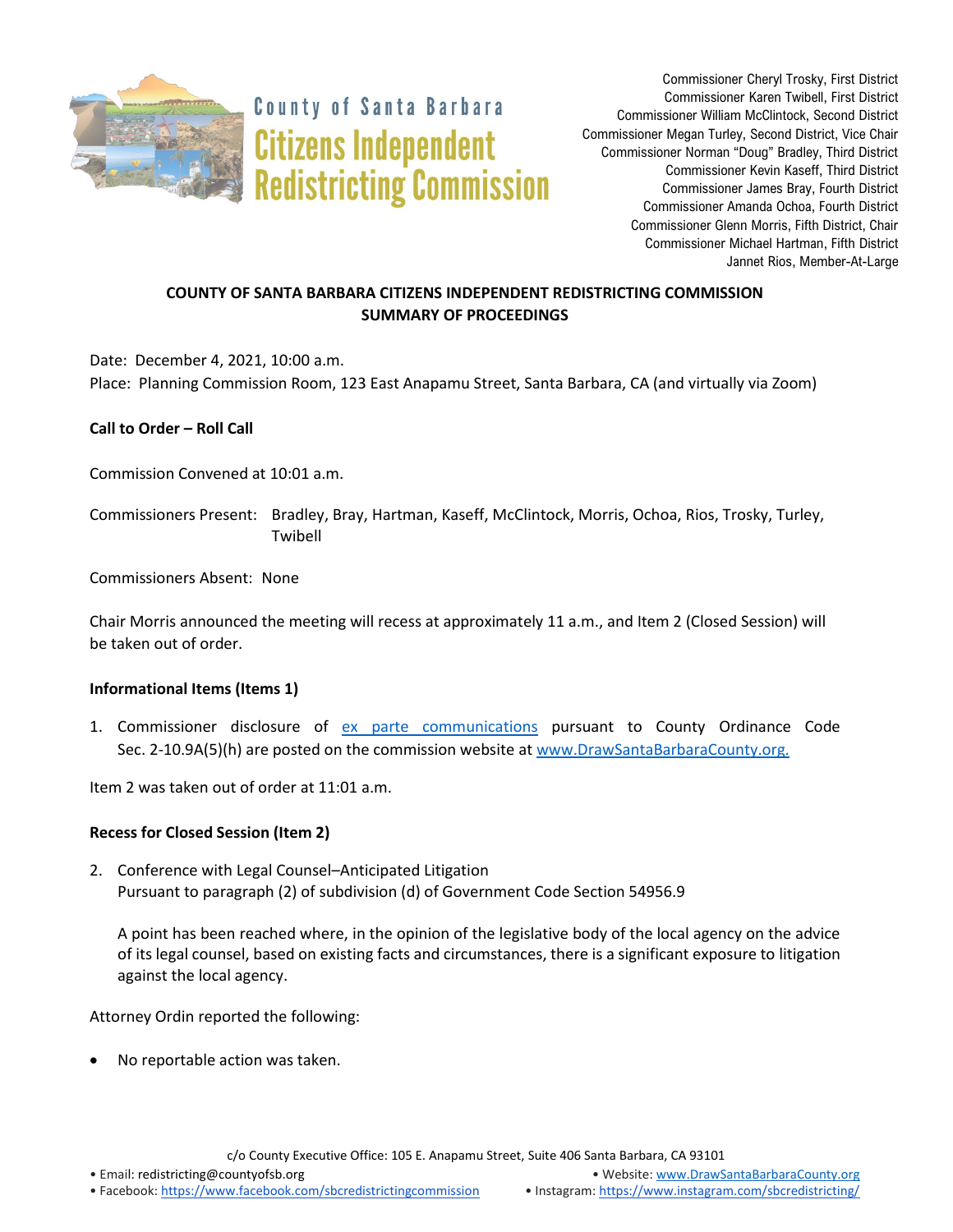- Discussed Dr. Meagan Gall's process and report on racially polarized voting analysis in Santa Barbara (particularly in District 4 and 5), commissioners received a copy of the confidential report, and at their discretion agreed to release the confidential report to the public.
- Legal Counsel will prepare a draft of the final report for the next meeting, to be filed at the same time a plan is adopted.
- Final Map Selection/Adoption Timeline:
	- $\circ$  December 4, 2021 (today) Identify final map
	- o December 8, 2021 \*Adopt map and present and approve final report *\*There is some flexibility (to add a meeting if necessary) if no map is adopted on December 8, 2021*
	- o December 15, 2021 Entire process must be completed

## **Discussion Items (Items 3-4)**

3. Approval of Minutes of November 18, 2021, and November 22, 2021.

Motion to approve the Minutes of November 18, 2021, and November 22, 2021.

Motion Carried: 11 Ayes 0 Noes 0 Absent

Commissioner Trosky expressed concerns about fairness and transparency regarding the approved round 2 focus maps 818, 821B and 822, and the maps selected at the December 1 meeting. The Commissioners discussed map 818 (Turley), 821B (Ochoa/Twibell), and 822 (Bray/Trosky/Turley) to move forward for further consideration.

Motion made for the round two focus maps 818 (Turley), 821B (Ochoa/Twibell), and 822 (Bray/Trosky/Turley) move forward for further discussion and consideration.

Motion Carried: 11 Ayes 0 Noes 0 Absent

Chair Morris announced the following:

- The County public health order has been extended requiring face coverings be worn at all times in public buildings.
- In-person speakers for public comment complete a speaker form, and only those Zoom participants who use the "raise your hand" prior to the first public comment will have an opportunity to speak. Those who were not able to speak may submit written comments at [www.drawsantabarbaracounty.org](http://www.drawsantabarbaracounty.org/) under the "Contact Us" tab.
- 4. Presentation of draft maps to Commissioners, and discussion of draft maps by Commissioners and legal counsel regarding issues of voting rights compliance. Possible action to identify a preferred map.

*Notice for those speaking regarding Item 4: To allow enough time for the Commission to fully deliberate on map selection, public comments will be limited to no more than one minute each. The*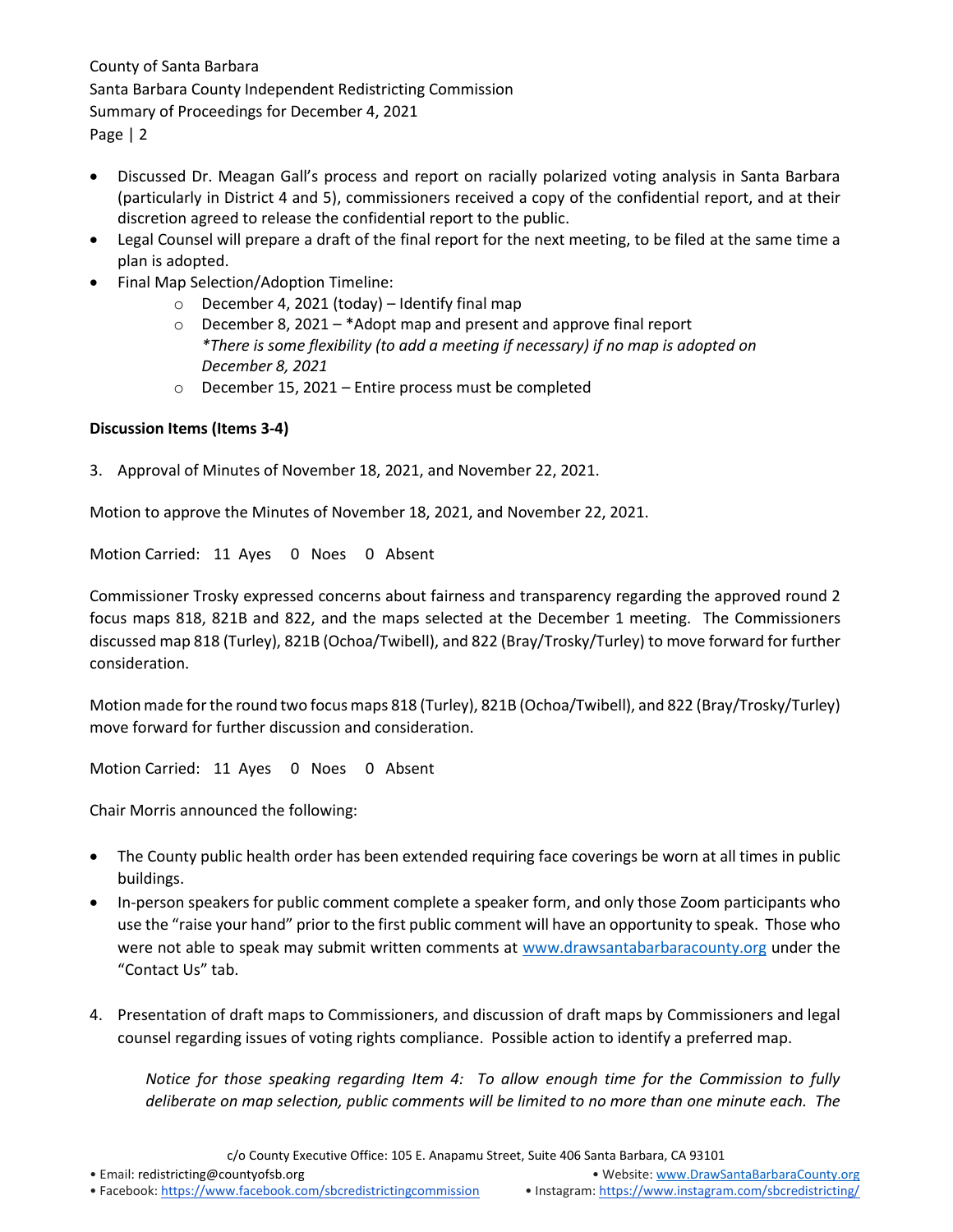> *Chair will establish a cut-off time for submitting requests to speak, which will be shortly after the staff report. Those participating in-person must submit a speaker slip and those participating via Zoom must raise their hands before the announced cut-off time.*

Dr. Phillips presented the following:

- Rules for Drawing the Lines
- Table of Finalist Focus Plans: 818 (Turley), 821B (Ochoa/Twibell) and 822 (Bray/Trosky/Turley)
	- o 818 (Turley):
		- Joins Guadalupe and Santa Maria, and Isla Vista linked with Santa Ynez Valley and a portion of Lompoc
		- 4 Splits: Santa Barbara, Goleta, Lompoc and Santa Maria
	- o 821B (Ochoa/Twibell):
		- Joins Guadalupe and Santa Maria, Isla Vista linked with Lompoc Valley (including Vandenberg area), and not the Santa Ynez Valley
		- 3 Splits: Santa Barbara, Goleta and Santa Maria
	- o 822 (Bray/Trosky/Turley):
		- **■** Joins Guadalupe and Santa Maria, Isla Vista part of District 2 and joins Santa Barbara and Eastern Goleta Valley
		- 5 Splits: However, with minor adjustments can be reduced to 2 splits, as Goleta and Lompoc have small areas in other districts that can be joined with the rest of the city

Recessed the meeting at 11:01 a.m., for Closed Session, and reconvened in Open Session at 12:08 p.m.

Public Comments (Limited to 1 minute per speaker, and 2 minutes if Spanish interpretation is needed)

- Speaker 1, Denice Adams: In support of map 822, and concerns about the process.
- Speaker 2, Justin Shores: Commented about Latino representation, Isla Vista, and gerrymandering.
- Speaker 3, David Fierro: In support of map 822.
- Speaker 4, Grace Wallace: In support of map 822, and keep UCSB with Goleta.
- Speaker 5, Hillary Blackerby: In support 821B with revision connecting the Chumash Reservation to the Gaviota Coast, and 818 with slight modification to the watershed.
- Speaker 6, Spencer Brandt: Commented about Isla Vista, and in support of map 821B and 818.
- Speaker 7, Fermina Murray: In support of map 821B, and opposes 822.
- Speaker 8, Julie Bischoff: In support of map 822.
- Speaker 9, Miki Hammel: Concerns about the process, map 818, and in support of map 822.
- Speaker 10, JL Duncan: In support of map 818 public version.
- Speaker 11, Rebecca Gowing: In support of map 822.
- Speaker 12, Stephanie Velazquez: Concerns about commissioners accepting maps submitted after the deadline, and in support of map 822.
- Speaker 13, Dr. Karen Rice: In support of map 818 (as it's been reverted), and 821B or 821C.
- Speaker 14, Sam Cohen: In support of map 818.
- Speaker 15, Carol Mahoney: Commented about Guadalupe and Orcutt common connections, in support of map 822C, and opposes map 818C.
- Speaker 16, Carlos Santos: Opposes map 818.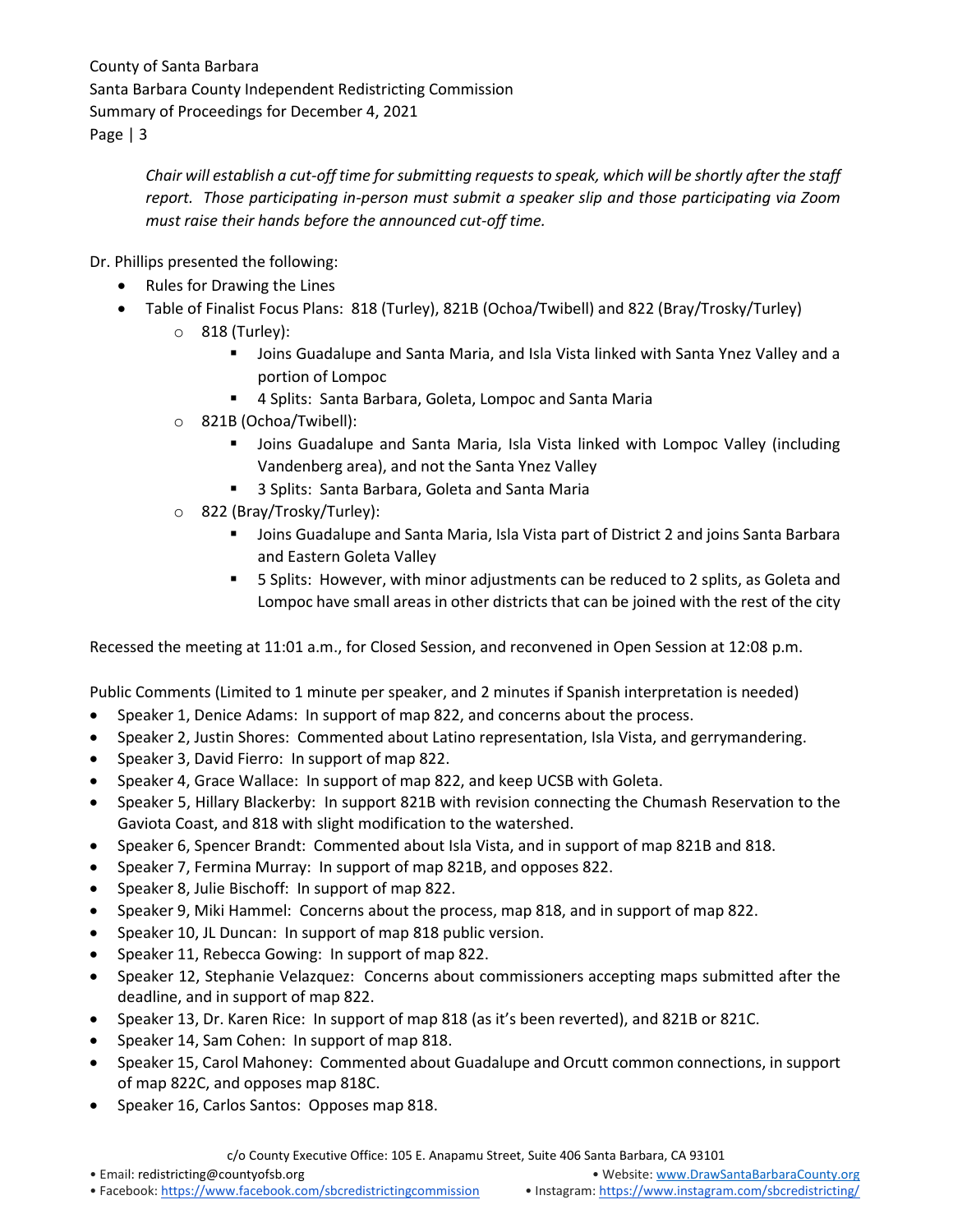- Speaker 17, Carol Redhead: Commented about Isla Vista, and in support of map 822.
- Speaker 18, Doug Dougherty: In support of map 822, and opposes 818.
- Speaker 19, David Hudspeth: In support of map 822.
- Speaker 20, Paula Perotte: In support of map 818 and 821, keep Goleta supervision in District 2 and 3, and opposes 822.
- Speaker 21, Skylar Payab: In support of map 821, and opposes 822.
- Speaker 22, Christian Alonso: In support of map 821.
- Speaker 23, Leilanie Rubinstein: In support of map 818 and 821B, and opposes 822.
- Speaker 24, Bobbi McGinnis: Commented about the process, and opposes map 818C.
- Speaker 25, Carol Gregor: In support of map 822, and opposes 818C Turley.
- Speaker 26, Denise El Amin: Commented about commissioner selection and diversity, and in support of map 821.
- Speaker 27, Fahmee El Amin: In support of map 818 and 821B.
- Speaker 28, Jesus Uribe: In support of map 822.
- Speaker 29, Lupe Aldecoa (via interpreter): In support of map 822.
- Speaker 30, Maria Lopez: In support of map 822, and opposes 818.
- Speaker 31, Tania Lucero (via interpreter): In support of map 822, and opposes 818.
- Speaker 32, Teri Doutney: In support of map 821B (to include Chumash ancestral land) and 818, and opposes 822.
- Speaker 33, Yolanda Rodriguez: In support of map 822, and opposes 818.
- Speaker 34, Antonio Medina: In support of map 822 or 821, and opposes map 818.
- Speaker 35, Connie Ford: In support of map 821.
- Speaker 36, Geneva Lovett: In support of map 818 and 821B, keep Isla Vista with Ellwood and Western Goleta, and opposes 822.
- Speaker 37, Dr. Paul Chounet: In support of map 821B (with amendment extending to Rockfront Ranch).
- Speaker 38, Amy Blair: In support of map 822.
- Speaker 39, Dr. Thomas Cole: In support of map 822.
- Speaker 40, James Kyriaco: In support of map 818 and 821B, keep Goleta in 2 districts, and opposes 822.
- Speaker 41, Michele Weslander Quaid: In support of map 822 with modifications to keep Goleta with Santa Barbara.
- Speaker 42, Michael English: In support of map 822 with modifications to keep Goleta with Santa Barbara in District 2, and opposes 818 and 821.
- Speaker 43, Erica Reyes: In support of map 818 and 821.
- Speaker 44, Lisa Ostendorf: Isla Vista, UCSB and SBCC should be in District 2, Lompoc and Santa Ynez kept with (mostly) agricultural areas in District 3 and 4, and in support of map 822.
- Speaker 45, Ignaao Hernandez: In support of map 822.
- Speaker 46, Janet Flores: In support of map 822.
- Speaker 47, Jorge Sanchez: Disappointed with late map submission, and in support of map 822.
- Speaker 48, Kyle Richards: Opposes map 822.
- Speaker 49, Lee Heller: In support of map 818 and 821B with revisions to both, and problem with map 822C.
- Speaker 50, Lorena Gonzalez: Commissioner diversity and late map submission.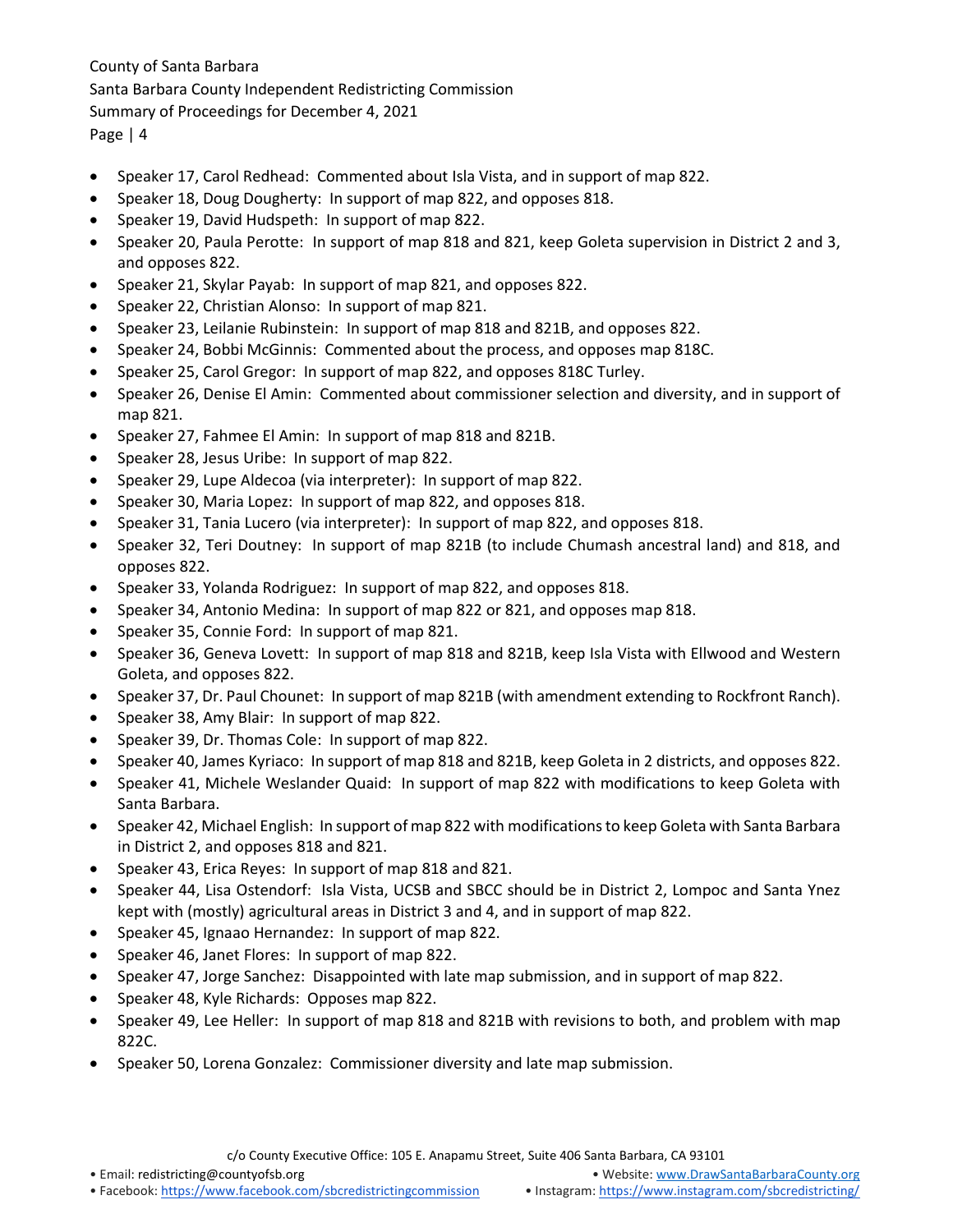- Speaker 51, Lynn Carlisle: Commented about Cuyama Valley, in support of 821B with modifications to Chumash land in District 3, and 818 with a modification to both moving the District 1 boundary 20 miles west to Rockfront Ranch.
- Speaker 52, Maria Aldecoa (via interpreter): In support of map 822.
- Speaker 53, Rebeca Garcia: In support of map 821B.
- Speaker 54, Jennifer Smith: Keep Isla Vista with Western Goleta, and in support of map 821.
- Speaker 55, Greg Hammel: In support of map 822, and opposes map 818 and 821.
- Speaker 56, Joseph Mitchell: In support of map 822.
- Speaker 57, Barbara Batastini: In support of map 822, keeping Isla Vista and UCSB together with Goleta, and opposes 818 and 821B.
- Speaker 58, Roy Reed: In support of map 822, and opposes 818 and 821.
- Speaker 59, Ruth Johnson: In support of map 818 and 821B, and concerns about boundary changes to 822.
- Speaker 60, Lisa Sloan: In support of map 822, and commented about the Chumash Tribal Home Lands and Reservation.
- Speaker 61, Lawanda Lyons-Pruitt: In support the original map 818 revised by Lata Murti, and 821C Rios.
- Speaker 62, Gail Teton-Landis: In support of map 818 and 821 Rios amendment, and questioned the revision to 822C.
- Speaker 63, Gabe Escobedo: In support of map 821.
- Speaker 64, Hazel Davalos: In support of map 818 and 821, and opposes 822.
- Speaker 65, Zulema Aleman: In support of map 818 and 821.
- Speaker 66, Ian Baucke: Referenced written comment submission, and in support of map 821.
- Speaker 67, George Relles: Opposes map 822.
- Speaker 68, Sara Macdonald: In support of map 821B.
- Speaker 69, Alan Ebenstein: In support of map 822, and opposes 821B.
- Speaker 70, Lucille Boss: Commented about typo in written comment submitted yesterday, and in support of map 821 Rios.
- Speaker 71, Tiela Black-Law: Commented about tenants/renters, in support of map 821, and opposes 822.
- Speaker 72, Rosanne Crawford: In support of map 822.
- Speaker 73, Nik Schiffmann: In support of map 822.
- Speaker 74, Gail Osherenko: In support of map 821C Rios, and concerns about changes to map 822 at Wednesday's meeting.
- Speaker 75, Cliff Solomon: In support of map 821 Rios.
- Speaker 76, Jenelle Osborne: Keep Lompoc and Lompoc Valley as whole as possible, and in support of map 821B with changes to the Chumash ancestral land.
- Speaker 77, Elizabeth Cortez: In support of map 821 or original map 818, and opposes 822.
- Speaker 78, Angelo Caciola: In support of map 822.
- Speaker 79, Karen Miller: In support of map 822.
- Speaker 80, LeAnne: Opposes map 822.
- Speaker 81, BL Borovay: In support of map 818 or 821, and opposes 822.
- Speaker 82, Dar Ringling: In support of map 822.
- Speaker 83, Ken Hough: Referenced written comment submission in support of map 818 and 821, and opposes 822.

c/o County Executive Office: 105 E. Anapamu Street, Suite 406 Santa Barbara, CA 93101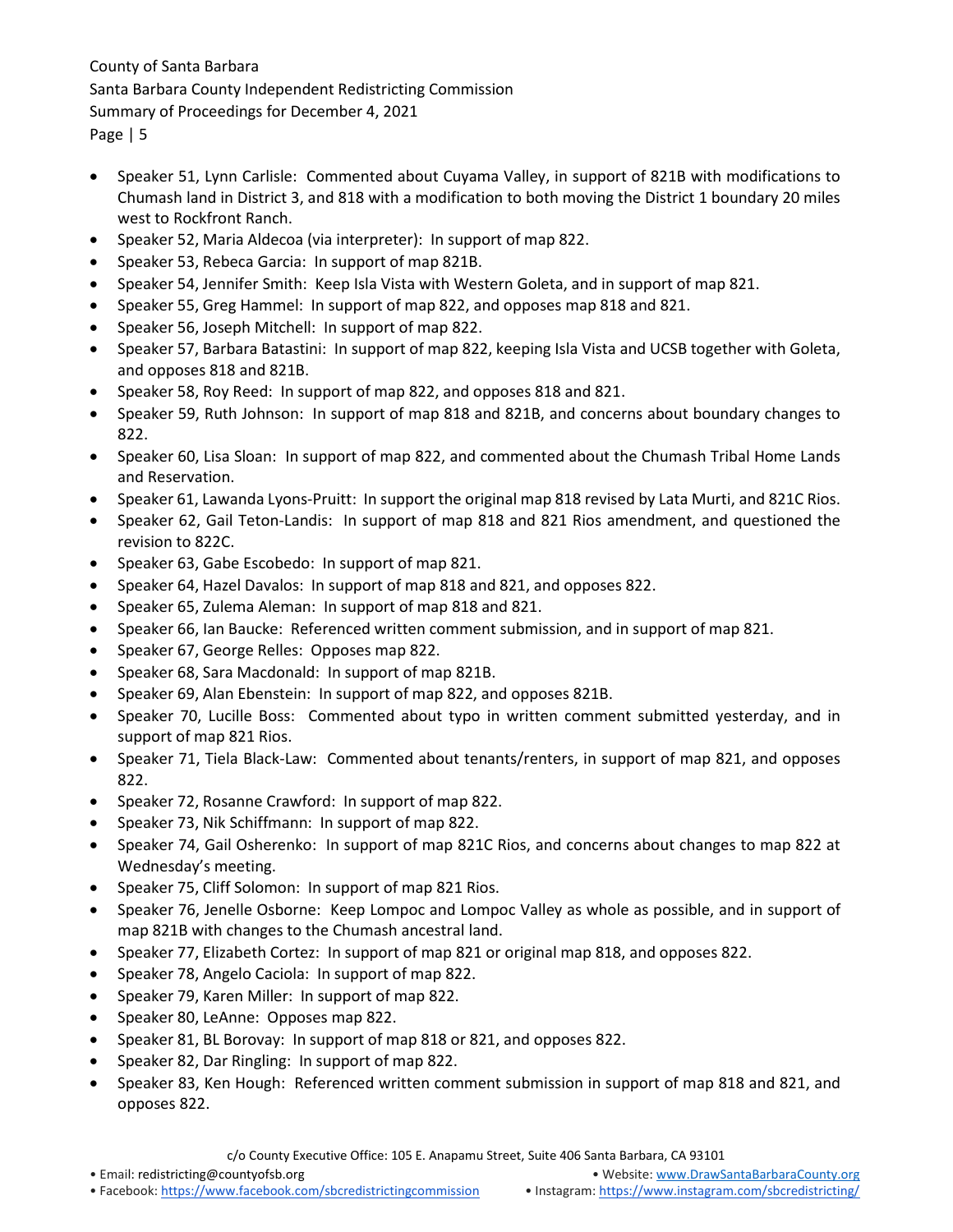- Speaker 84, Antonio Ramirez: Commented about Guadalupe residents, and in support of 818 and 821.
- Speaker 85, Jay Freeman: Commented about Measure G and map changes.
- Speaker 86, Michelle de Werd: In support of map 822.
- Speaker 87, Steve LeBard: In support of map 822, and opposes changes to map 818 adding Orcutt to Isla Vista.
- Speaker 88, Juan Garcia (via interpreter): In support of map 822.
- Speaker 89, Matt Lowe: In support of map 821, and opposes 822.

Recessed the meeting at 2:03 p.m., and reconvened the meeting at 2:23 p.m.

Commissioner Discussion:

- Goal is to select a map (7 vote minimum to pass)
- Combining elements of maps into one map
- Select a map as a starting point
- Start with map 822 with the lowest deviation
- Start with 818 or 821 as they have a large amount of public support

Following discussion, the Commissioners were polled, and a majority selected map 822 as the starting point.

Commissioner Suggested Changes to Map 822:

- Commissioner Turley
	- o Cuyama Valley in District 1
	- o Guadalupe and East Santa Maria to be together
	- o Use a modified version of District 1 from map 818
	- o Use a modified version of District 5 from map 821
- Commissioner Rios
	- o Agrees with Commissioner Turley's suggestions
	- o Eastern border Highway 101, Southern border Highway 135 (Broadway)
- Commissioner Bradley
	- o Likes District 3 from map 818
- Commissioner Bray
	- o Agrees with combining Cuyama Valley into District 1
	- o Concerns about the Goleta split, and a way to realign Eastern Goleta Valley
- Commissioner Mcclintock
	- o Agrees with combining Cuyama Valley into District 1, and also likes District 3 from map 818
- Commissioner Trosky
	- o Agrees with moving Cuyama Valley into District 1
- Commissioner Ochoa
	- o Agrees with moving Cuyama Valley into District 1
	- o Make the City of Lompoc whole, including coastal access
- Commissioner Hartman
	- o Agrees with moving Cuyama Valley into District 1

c/o County Executive Office: 105 E. Anapamu Street, Suite 406 Santa Barbara, CA 93101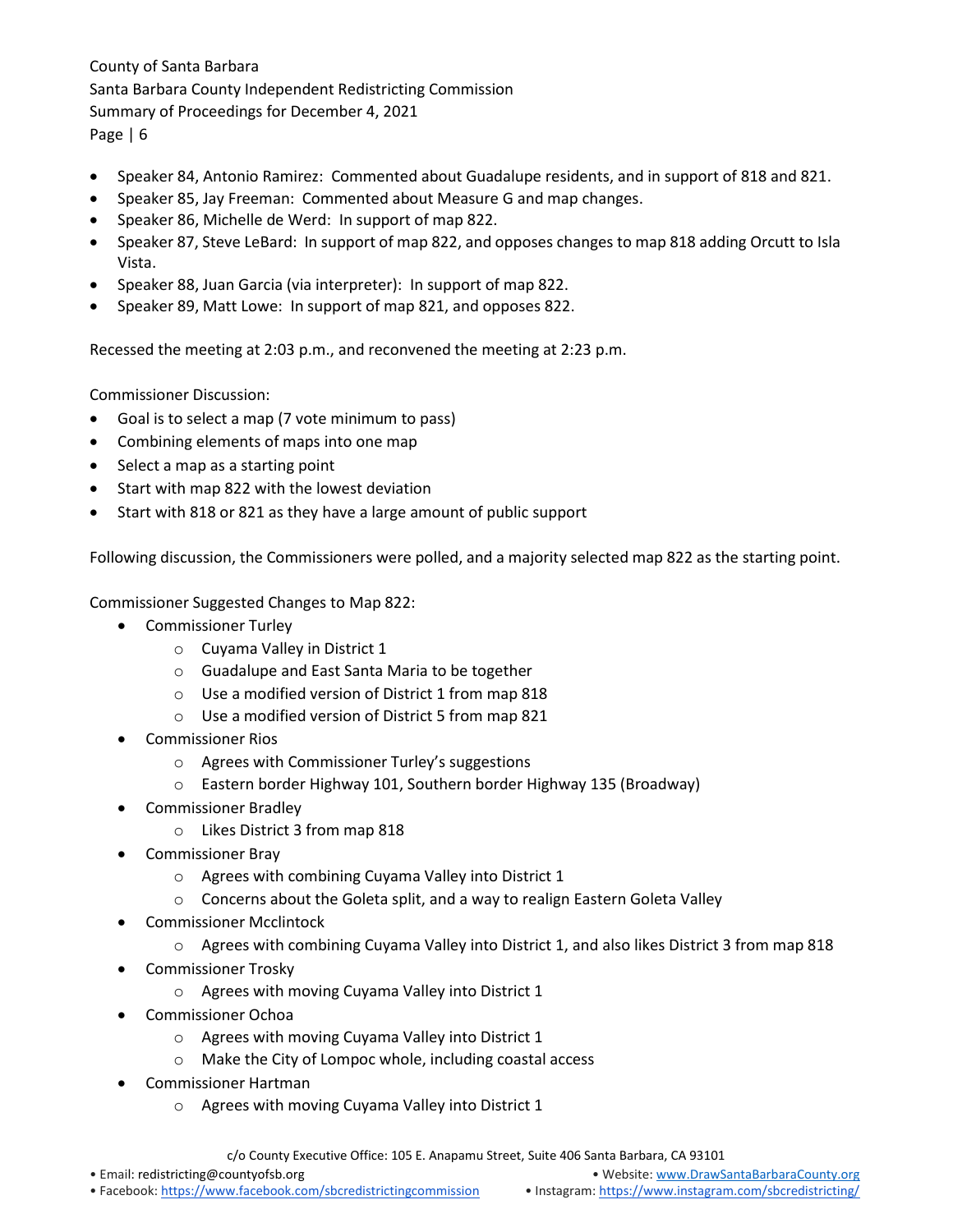- o How to split Goleta
- Commissioner Kaseff
	- o Concurs with Commissioner Turley's suggestions
	- o Supports removing Isla Vista from District 3
	- o District 3 should include Los Alamos
	- o Concerns about splitting Lompoc
- Commissioner Twibell
	- $\circ$  Agrees with moving New Cuyama into District 1 (including the Cuyama Valley ground water basin)
	- o Like to see Goleta made whole (part not in District 3), and the small portion of Lompoc not included
	- o Where to place Los Alamos
- Chair Morris
	- $\circ$  In agreement with making Cuyama Valley whole in District 1 (suggest adopting the School District boundaries)
	- o Look at District 5
	- o Majority of public testimony seems in favor of splitting Goleta, and suggests using highway 101 as the boundary (look at the split of the City of Santa Barbara)

The commissioners discussed keeping Isla Vista and South Goleta in District 3, North Goleta in some fashion in District 2, and the results are as follows:

- Commissioner Hartman: Keep working on it as it appears on the screen
- Commissioner Ochoa: Open to flipping
- Commissioner Trosky: Keep it with the 101 South in District 2
- Commissioner Kaseff: Keep 822 as we see it
- Commissioner Twibell: Keep 822 as we see it
- Commissioner Bray: Keep 822 as we see it
- Commissioner Turley: Open to flipping
- Commissioner Rios: Open to flipping
- Commissioner Bradley: Open to flipping
- Commissioner Mcclintock: Open to flipping
- Chair Morris: Keep it

Recessed the meeting at 4:43 p.m., and reconvened at 4:58 p.m.

Following discussion and modifications to the proposed final preferred map, the statistics are:

- Total Population Deviation: 7.7%
	- $\circ$  District 1 over by 1.7
		- o District 2 over by 3.5
		- $\circ$  District 3 over by 3.1

c/o County Executive Office: 105 E. Anapamu Street, Suite 406 Santa Barbara, CA 93101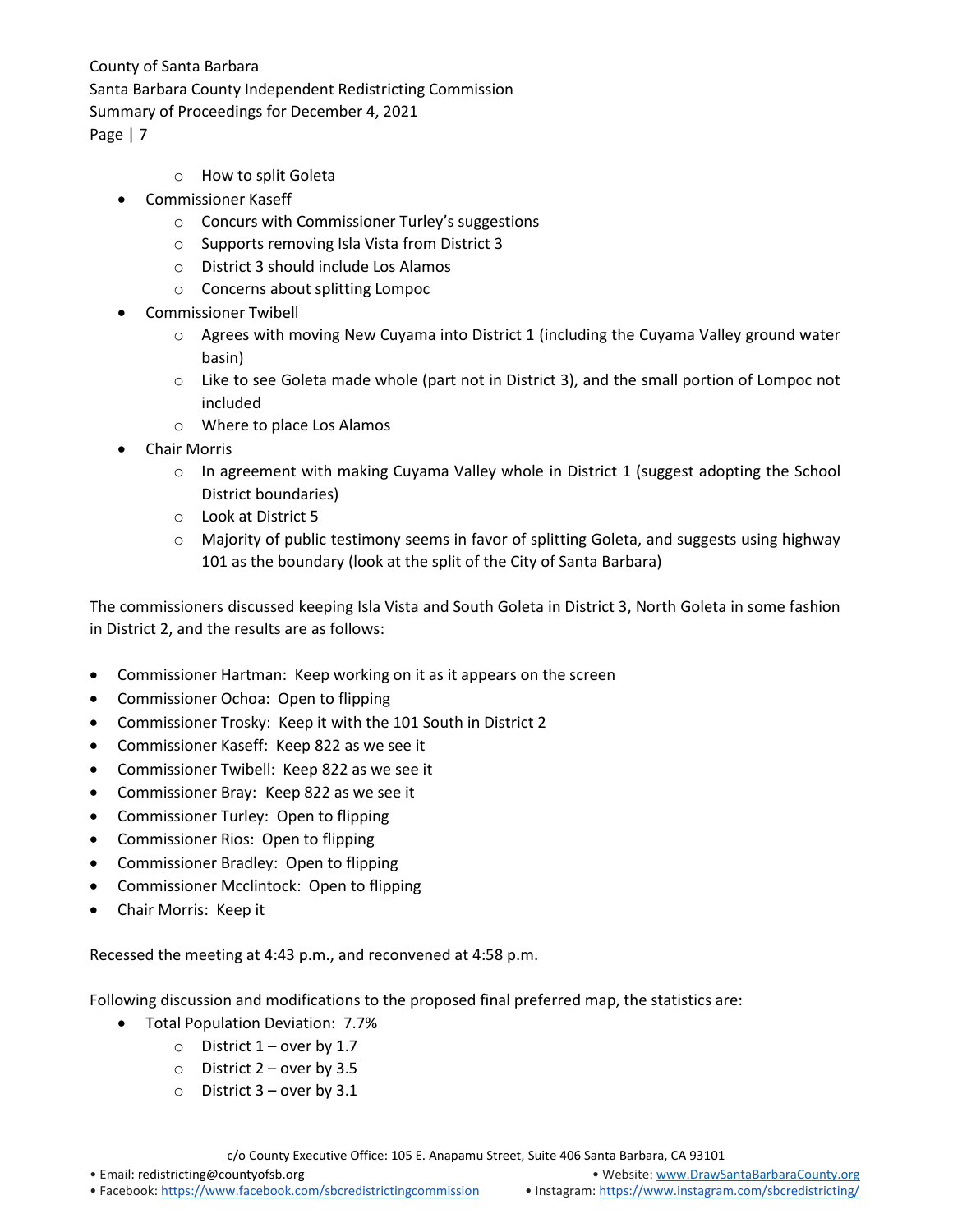- $\circ$  District 4 under by 4.0
- $\circ$  District 5 under by 4.2
- CVAP: District  $1 23%$ 
	- District 2 23% District 3 – 27% District 4 – 29%
	- District 5 67%
- Splits: 5

Public Comments (Limited to 1 minute per speaker, and 2 minutes if Spanish interpretation is needed)

- Speaker 1, Lee Heller: Concerns about Goleta not being asked how they want to be split and suggests putting Goleta south of highway 101 in District 3.
- Speaker 2, Carol Redhead: Likes the version of the final preferred map presented.
- Speaker 3, Alan Ebenstein: This map is a good compromise.
- Speaker 4, Jenelle Osborne: Appreciates the compromise and keeping Lompoc whole, but disappointed that it isn't linked with the Vandenberg area.
- Speaker 5, JL Duncan: Not happy as the deviation on this map is high and should have used 818 as the base.
- Speaker 6, Jennifer Smith: Good progress on this map, and suggests that Goleta should be East/West, and not North/South, as that changes the voting for a large group in Goleta Valley.
- Speaker 7, Julie Bischoff: Good compromise and Goleta should be with UCSB and Isla Vista.
- Speaker 8, Justin Shores: Likes the map compromise, and keep Isla Vista out of Santa Ynez.
- Speaker 9, Mary O.: Shocked that eastern Goleta Valley is in 3 supervisorial districts, and the importance of keeping the unincorporated area together, and not split into 3 districts.
- Speaker 10, Ian Baucke: This map still needs a lot of work, should have started modifications from 818 or 821, and the need for a second proposal.
- Speaker 11, Geneva Lovett: Agrees that 821 is a better map to start, and disappointed with using 822 as a base.
- Speaker 12, James Kyriaco: Put Old Town Goleta and the Airport in District 3 with Ellwood, and Western Goleta in District 2 north of highway 101.
- Speaker 13, Rebecca Gowing: This map is a good compromise.
- Speaker 14, Roy Reed: This map is pivotal.
- Speaker 15, Jonathan Abboud: Isla Vista staying District 3 along with Western Goleta Valley is critical.
- Speaker 16, Carlos Lopez: Agrees with Jonathan Abboud, and disappointed map 818 was not used as the baseline.
- Speaker 17, Rosanne Crawford: Impressed with this compromise.
- Speaker 18, Fahmee El Amin: Dismayed with the process, and commented about diluting political power in District 3.
- Speaker 19, Denice Adams: Makes sense to use 822 as the base map.
- Speaker 20, Greg Hammel: In favor of map 822, and the maximum CVAP.
- Speaker 21, Amy Blair: The map is a good compromise.
- Speaker 22, Grace Wallace: Likes the preferred map 822.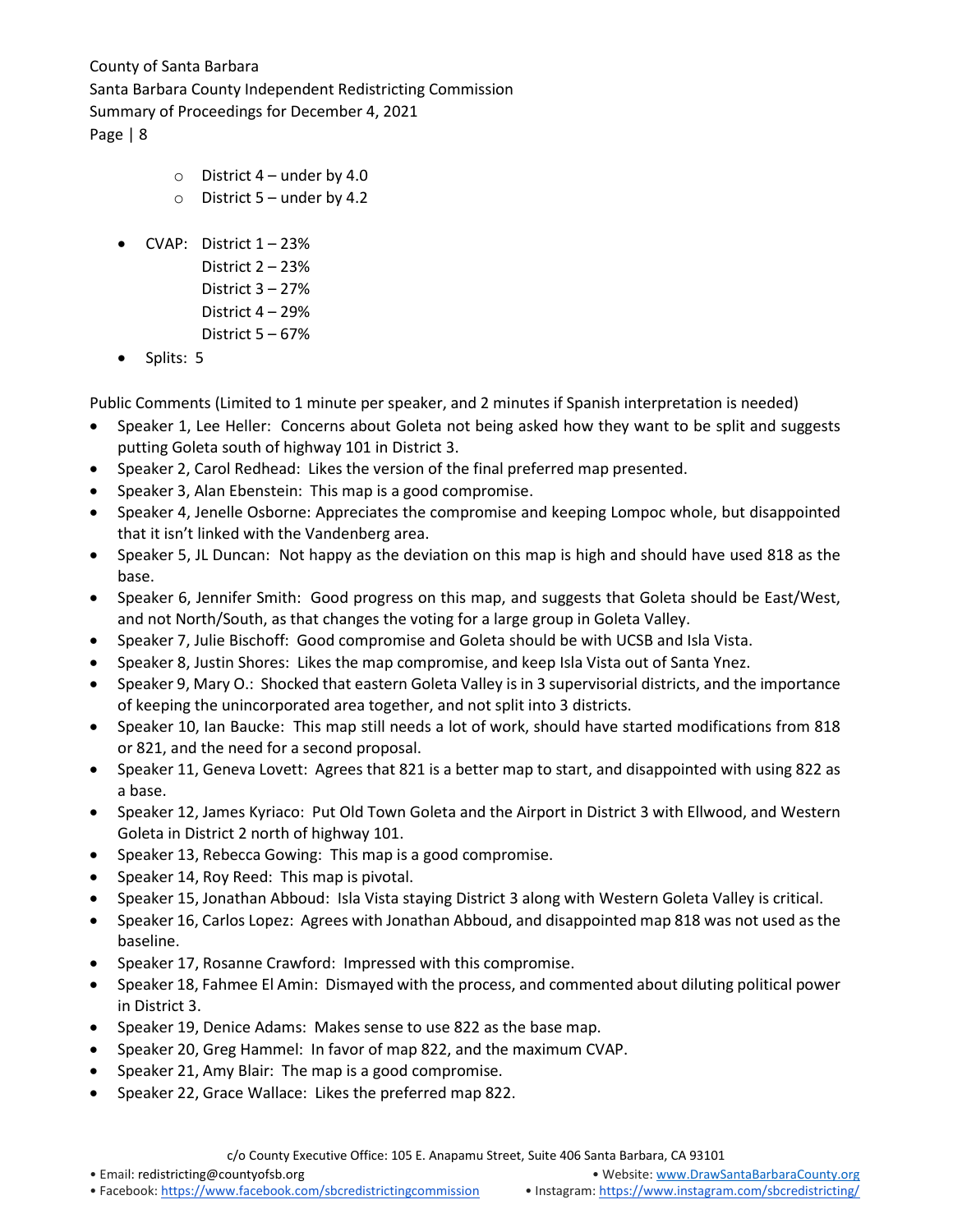• Speaker 23, Lisa Ostendorf: Fair map and likes the compromise.

Motion to approve the final preferred map as shown, and NDC to perform a technical review.

Commissioner Comments:

More work needs to be done to Goleta, in response to public comments.

Motion Failed: 5 Ayes 6 Noes 0 Absent

Discussion included East/West modifications that reduced the split in Eastern Goleta Valley to 2 districts, instead of 3.

Dr. Johnson commented about compactness and contiguity.

Motion to accept the map with the changes to Goleta as shown, as the final preferred map.

Commissioner Discussion:

Statistics for the proposed changes to District 2 and 3 as presented:

- Renters: District 2 is still a majority renters district just over 50%, and District 3 is at 44%
- CVAP: District  $1 = 23\%$ , District  $2 = 21\%$ , District  $3 = 30\%$ , District  $4 = 29\%$ , and District  $5 = 67\%$
- Final Deviation: 7.65%

Commissioner Comments:

- This change moves Isla Vista out of District 3
- Most growth in the County is anticipated to be in District 4 and 5

Motion Carried: 11 Ayes 0 Noes 0 Absent

#### **General Public Comments**

*The General Public Comment period is reserved for comments on items not on this Agenda and for matters within the subject matter jurisdiction of the Citizens Independent Redistricting Commission. The Commission may adopt reasonable regulations, including time limits, on public comments. The Commission may not discuss or take action on any matter raised during the public comment section, except to decide whether to place a matter on the agenda of a future meeting. Written public comments are posted at [https://DrawSantabarbaraCounty.org/calendar-agenda/](https://drawsantabarbaracounty.org/calendar-agenda/)*

General Public Comments (Limited to 1 minute per speaker, and 2 minutes if Spanish interpretation is needed)

- Speaker 1, Denice Adams: Unhappy with this entire process.
- Speaker 2, Michelle de Werd: Thanked the Commissioners.
- Speaker 3, Nik Schiffmann: Congratulated the Commissioners.
- Speaker 4, Bret Filippin: Great work.

c/o County Executive Office: 105 E. Anapamu Street, Suite 406 Santa Barbara, CA 93101